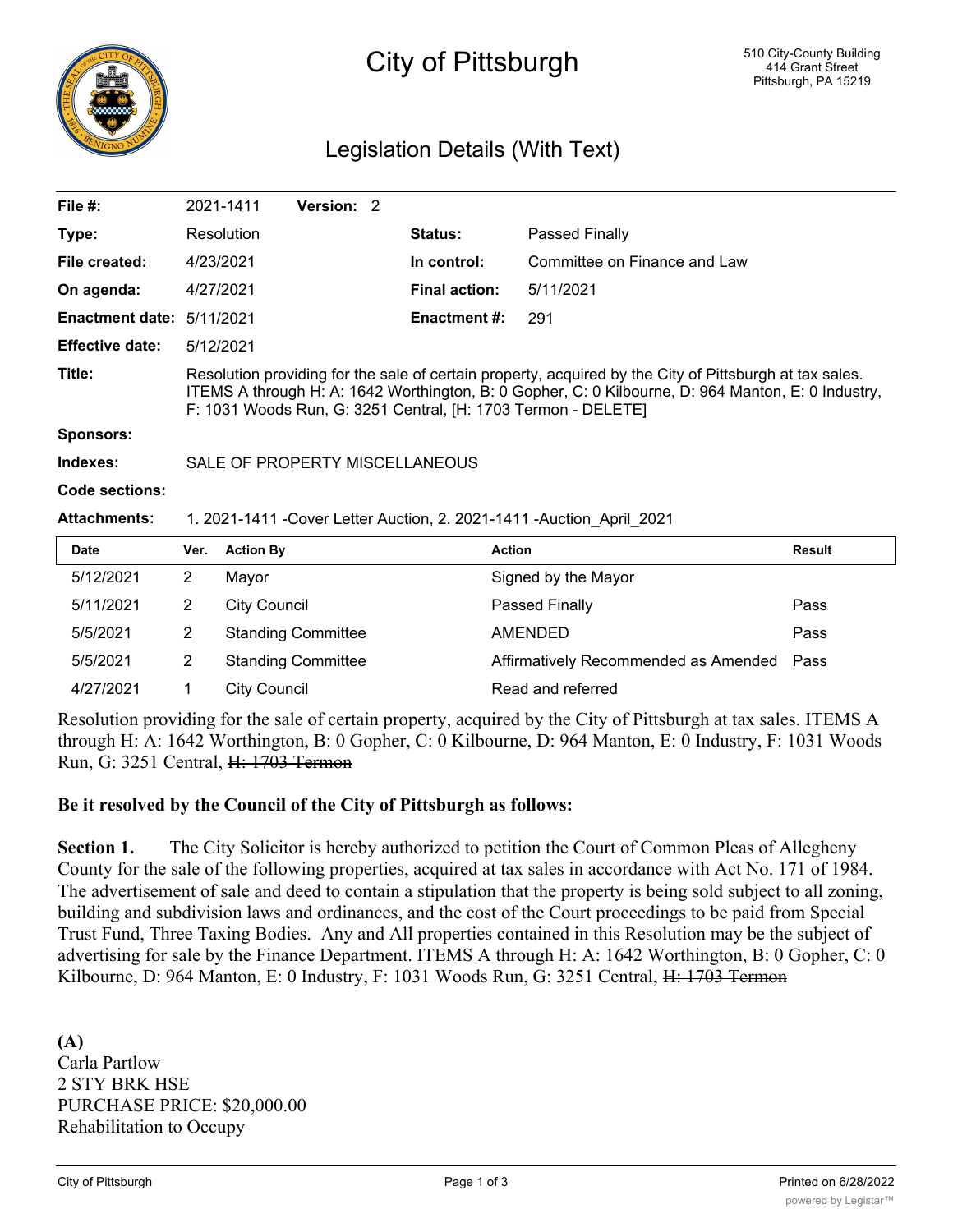LOT: 69.58 X 100 X 22.17 LOCATION: 1642 Worthington Street ACQUIRED: April 20, 2018 T/S# 52 WARD: 12 BLOCK & LOT: 173-G-127 COUNCIL DISTRICT: 9

#### **(B)**

Carla Partlow PURCHASE PRICE: \$4,600.00 Green Space LOT: 50 X 100 LOCATION: 0 Gopher Street ACQUIRED: April 20, 2018 T/S# 53 WARD: 12 BLOCK & LOT: 173-G-129 COUNCIL DISTRICT: 12

## **(C)**

Mikal Merlina PURCHASE PRICE: \$11,300.00 Green Space LOT: 24 X 100 LOCATION: 0 Kilbourne Street ACQUIRED: April 20, 2018 T/S# 76 WARD: 15 BLOCK & LOT: 56-G-309 COUNCIL DISTRICT: 5

## **(D)**

Robert Ferrang PURCHASE PRICE: \$5,000.00 Green Space LOT: 25 X 147.50 LOCATION: 964 Manton Way ACQUIRED: August 17, 2018 T/S# 135 WARD: 18 BLOCK & LOT: 14-G-278 COUNCIL DISTRICT: 3

## **(E)**

Robert Ferrang PURCHASE PRICE: \$5,000.00 Green Space LOT: 25 X 147.50 LOCATION: 0 Industry Street ACQUIRED: August 17, 2018 T/S# 136 WARD: 18 BLOCK & LOT: 14-G-280 COUNCIL DISTRICT: 3

#### **(F)**

James Cowan, Jr PURCHASE PRICE: \$6,700.00